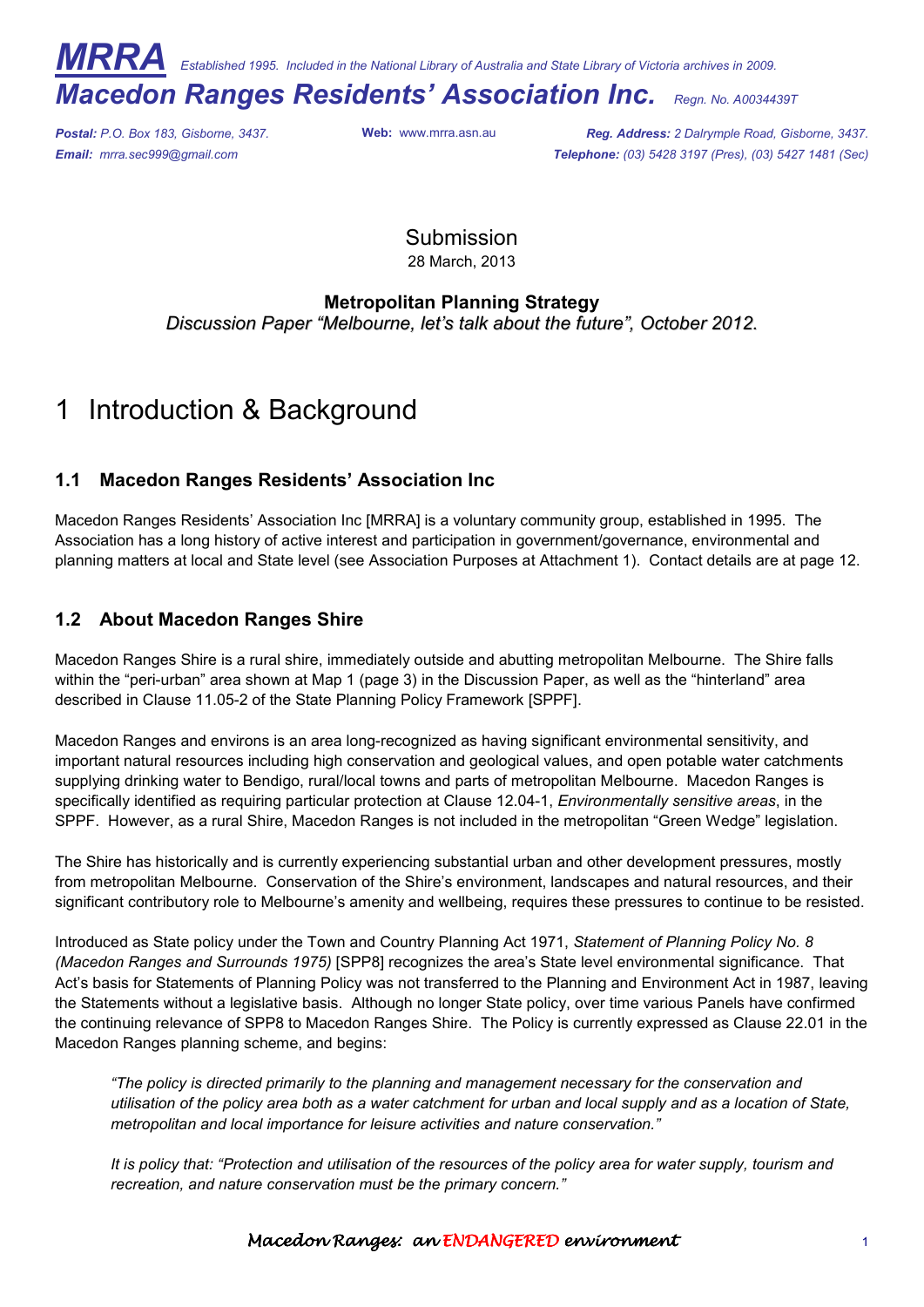In February 2013, the Coalition State government announced it is preparing a "Localised Planning Statement" (i.e. State policy) to protect Macedon Ranges (and three environmentally sensitive areas in the metropolitan area).

The State government also has a policy commitment to retain Statement of Planning Policy No. 8. The Association has long campaigned for re-instatement of this policy as State policy to protect environmental and natural resources in Macedon Ranges, and the government will be held to its commitment.

# **1.3 Why Comment On The Metropolitan Planning Strategy?**

The Discussion Paper makes it clear that the Metropolitan Planning Strategy is about more than Melbourne. Its reach extends well beyond the metropolitan area, impacting regional cities, rural areas and environmentally sensitive areas including Macedon Ranges Shire.

Macedon Ranges Shire is also affected by the as-yet-unseen Loddon Mallee South Regional Growth Plan, and the imminent Localised Planning Statement (details of which have not yet been made public). This situation creates confusion and uncertainty, and potential for conflicting objectives arising from three different strategies and policy. It is not clear how priorities for environmental protection will be implemented.

We hold major concerns with the potential impacts a Metropolitan Strategy may have in Macedon Ranges Shire. The Strategy's predecessor, Melbourne 2030, placed parts of the Shire within the Bendigo regional transport corridor, and applied policy relevant to protecting water catchments, small towns, rural land and the environment.

However, the corridor plan required by M2030 was never exhibited, leaving the corridor without clear direction or protection for Macedon Ranges. The requirement for M2030 to be considered in decisions in municipalities abutting the metropolitan area in practice became 'apply M2030 as for the metro area', while policy for protecting rural land and the environment languished. 'Transport' corridor became 'growth' corridor, and metropolitan elements of M2030 – e.g. *urban* settlement policy, *metro* ResCode standards – triumphed, with devastating effect.

Our fear is that a new Metropolitan Strategy will produce equally unacceptable outcomes and damaging effects.

Additional concerns arise with the Discussion Paper's replication of and support for changes proposed in draft State zones exhibited in 2012 to Farming, Rural Conservation and Rural Living<sup>1</sup> Zones (the main rural zones applied in Macedon Ranges). In the Association's view, the exhibited changes would be very damaging to the environmental significance and integrity of Macedon Ranges, and through similar changes in Green Wedge zones, to Green Wedges abutting the Shire's southern boundary.

# 2 Consultation

l

The State government has undertaken and sponsored a note-worthy consultation process to obtain wide-spread community input on the Discussion Paper, and is applauded for this.

However, there is a difference between consulting, and *listening to*, community voices. The Association is alarmed that consultation before the Discussion Paper's production included many business and development interests - but no community groups - and that the Discussion Paper's content unmistakably reflects those interests.

Commendable consultation processes may offer the *opportunity* to comment, but we are not confident sufficient weight will be given to community views to introduce some balance to the economics bias evident in the Discussion Paper.

Macedon Ranges: an ENDANGERED environment environment *1 RLZ1 Minimum 40ha subdivision size*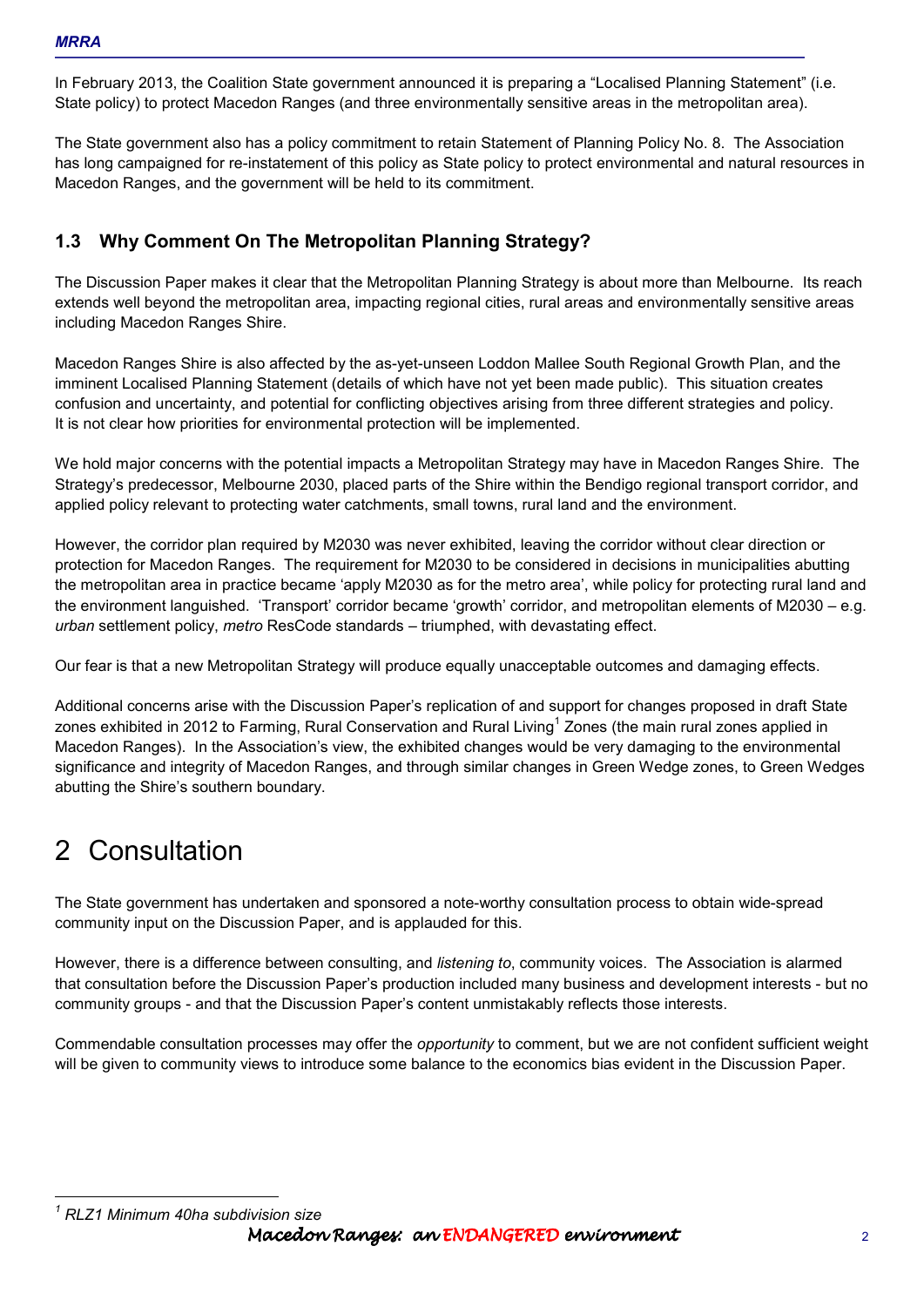# 3 Comments On The Discussion Paper

The Discussion Paper doesn't explain itself well, and is a difficult read. It is at times repetitious; uses too much 'industry' jargon; lacks clarity and precision, particularly when addressing rural and environmental issues; and contains conflicting objectives which aren't reconciled. While some of the 'vision' is crystal clear, there are many areas where it is too vague and ambiguous to be readily understood.

Statements which might raise hope of improvement over the existing situation are overwhelmed by the document's dominant economic priorities and 'end justifies the means' philosophy. The Association believes proposals to:

- *make 'fast-tracking' process changes*
- *provide precedent-setting privileges for private interests*
- *remove regulation*
- *abandon 'protective' and 'defensive' management of natural resources, and*
- *promote strategically unjustified and unsustainable expansion of development opportunities*

increase uncertainty; erode natural justice, transparency and accountability; undermine strategic planning and land use principles; fail to meet sustainability tests; and create conditions that are ripe for corruption to flourish.

**The Association does not support these proposed changes, and consequently cannot support the Discussion Paper at this time.** 

# **3.1 The Discussion Paper Is An Economics Strategy Not A Land Use Strategy**

While claiming, at page 1, that the Metropolitan Strategy will be a planning, development and transport strategy, and is not directed at specific areas of the economy, the environment or community health, the unmistakable priority and driver of the Strategy is economics. Even social issues are addressed in terms of economics, while the environment and environmentally sensitive areas appear to be viewed to an alarming degree in terms of their ability to provide an economic return. *There is no obvious recognition or balancing of sustainability principles in this document.*

The Discussion Paper reads as a business plan – an economics and development strategy – with a clear intention to remove 'obstacles' to economic development and create, for some, windfall gain. Those 'obstacles' appear to be the principles of fair, proper, orderly and particularly strategic land use planning, and community rights to know and object to proposals that adversely affect people and their surrounds.

These are apparently to be abandoned by removing regulation, allowing development proposals to over-ride planning schemes, fast-tracking and allowing development where it is currently not allowed – all in the interest of growth, development, economic projects, and that oft-used word, "productivity".

We note that at page 21, *Housing,* comment is made that *"Reducing development delays and examining innovative development forms could reduce the costs of construction".* It seems nothing except being able to do what you want, when you want, where you want and how you want will satisfy some sectors. Delays are often self-inflicted, caused by incomplete or substandard applications, and proposals commonly maximise profit rather than quality, or are square pegs 'innovatively' being rammed into round holes.

We further note that *"nett community benefit"* (page 10) will be applied, but what is it, and who decides? The Discussion Paper unashamedly addresses social issues in economic terms – jobs, houses, productivity, etc etc. Where is discussion of social issues in terms of social justice, and lack of it when the places and things people value are swept away by development proposals? With this imbalance in thinking, it seems net community *benefit* will be confined to economic benefits – jobs, houses, productivity, etc etc – gained at the expense of people, their values and the environment.

The Association doesn't look at social issues in economic terms; it looks at social issues in people terms. We get many calls from people who feel utterly disempowered by *existing* processes and developments that threaten their homes, interests, values or places – indeed, their very enjoyment of life.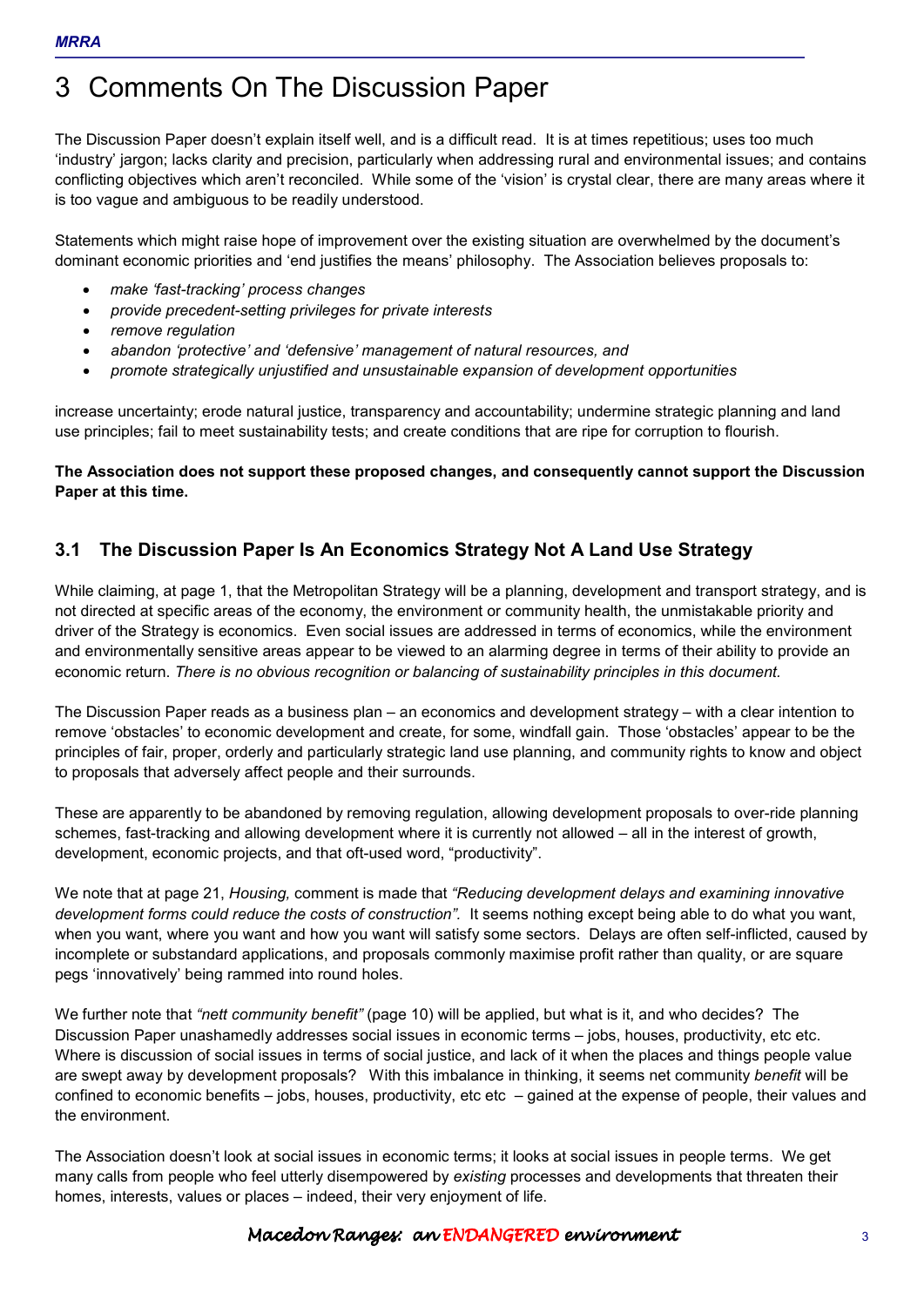The Association's experience is that people are comprehensively over the *"jobs, jobs, jobs"* mantra used to justify outrageously damaging economic development; being told destruction of what they value *benefits* them; and being called 'nimbys' by those who destroy for profit.

The Association told a Parliamentary Inquiry in 2005 that we wished we had a dollar for every time we listened to community tears and anger. The Discussion Paper doesn't recognise that distress or that anger, or the depth of the sense of disempowerment and injustice that consumes people when their values and rights are dismissed and denigrated. It also doesn't recognize the debilitating effects of this on wellbeing and (dare we say it) productivity, or that development (including infrastructure projects) can be so repugnant it forces people from their homes. The Discussion Paper instead digs a deeper hole by advocating more disempowerment. This is *not* acceptable.

# **3.2 On-Going Over-Population Underpins Discussion Paper**

The Discussion Paper notes critical problems produced by recent rapid and substantial population growth (e.g. overcrowding, congestion and burgeoning infrastructure deficiencies). Yet it does not question the State's capacity to carry additional population, or assess what stands to be lost or irreversibly damaged by it, or measure the sustainability of continued galloping population growth. The Discussion Paper instead accepts that growth as a fact, and focuses on putting it somewhere (anywhere) - indeed, it promotes *accelerated growth* in regional and rural areas - while telling Victorians *we* must change our thinking, *we* must change how we live and do things, to make it all work!

Nowhere are the limits to growth recognized, or that there are major social, environmental and servicing penalties for not critically evaluating population growth, and the State's finite capacity for it, **now**.

Victoria is the second smallest State in Australia. It occupies only 3% of the land, but already contains 25% of the nation's population. **This produces a population density of 25.54 persons per square kilometre**, *almost 3 times the density in New South Wales (9.05), almost 4 times that in Tasmania (7.48) and more than 15 times that in South Australia (1.67).* 

Victoria may already have the dubious honour of being the "Black Hole" state of Australia, and increasingly the place *not* to be. The Discussion Paper seems intent on squeezing people into every existing and newly created space, including "vertical villages" (like putting more people on an already overcrowded train), with occasional fruit-tree-filled green patches (thereby enhancing amenity with the perfume of rotting fruit).

Without a huge reality check, rather than a State of cities, Victoria runs the risk of becoming a *City State* (e.g. urban sprawl reaches Swan Hill). Even as existing over-population continues to elevate public concern, and the ability to pay for and deliver infrastructure urgently needed for the *existing* population moves further and further out of reach, there still is no public debate on population growth. That debate is essential, and long overdue.

The Discussion Paper recognizes that stunning amounts of money are required for new infrastructure – construction if not ownership of much is apparently to be placed in the hands of private investors, which in itself raises concerns. What doesn't seem to be taken into account is that the magnitude of existing deficiencies is so great, Victoria will struggle to meet even existing requirements. The level of growth envisioned in the Discussion Paper will inevitably feed demand for more and more infrastructure and services, outpacing the ability to provide. Victoria may never catch up. How can a Metropolitan Strategy which fails to look this squarely in the eye, along with increasing public alarm at over-population, have credibility?

## **3.3 Justification for Exhibited State Zone Changes**

The Discussion Paper breathes life into the dreadful, non-strategic changes proposed in the draft State Zones exhibited in 2012. Thousands of people, through their councils and groups, said 'no' to those changes which, other than the Neighbourhood Residential Zone, appear so divorced from strategic planning principles they might have been arrived at over a red/chardonnay on a rainy Sunday afternoon.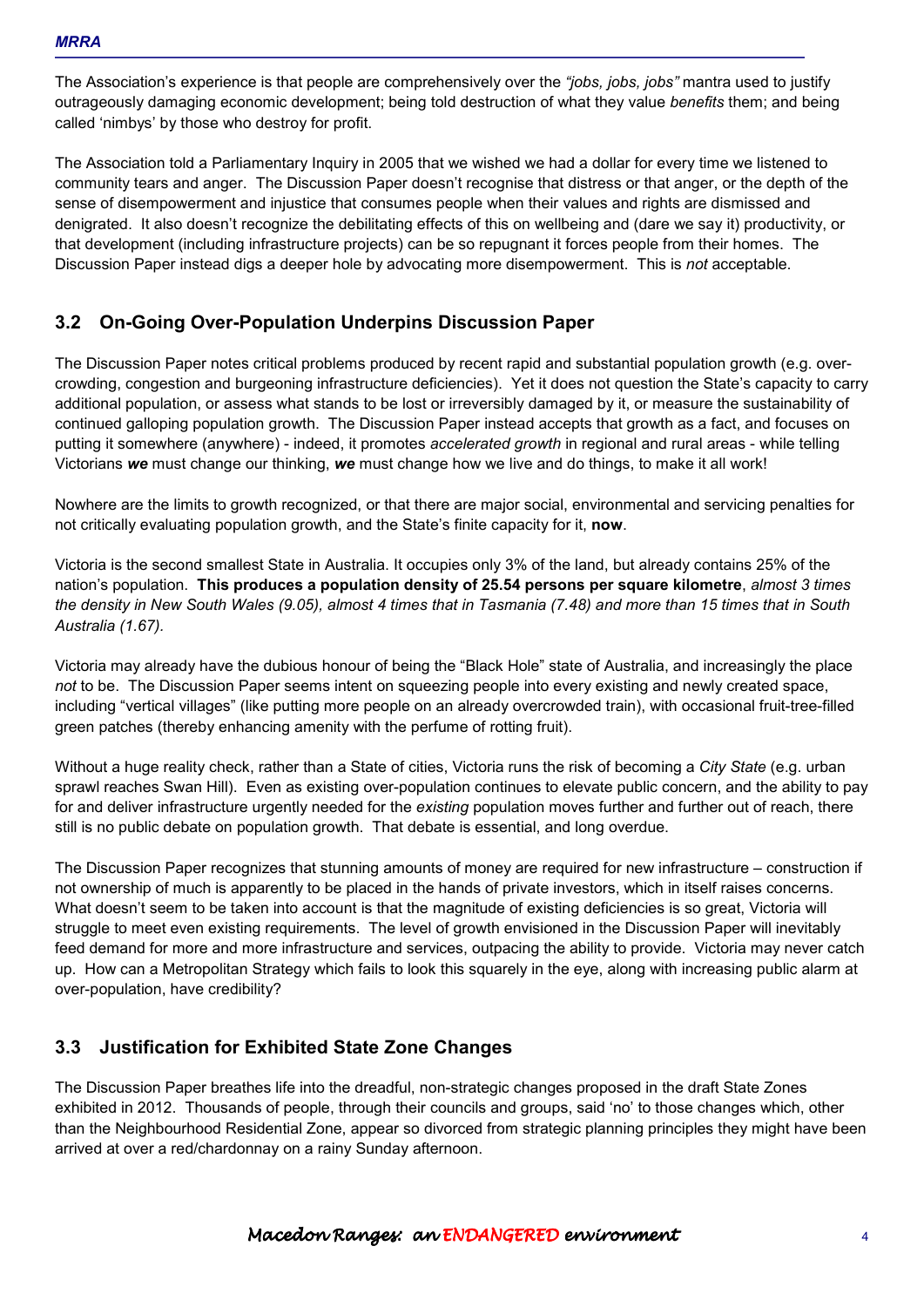Yet the Discussion Paper promotes the same ideas: the same 'everything everywhere', the same removal of existing controls, the same economics-first philosophy. The next step would appear to be inclusion of "strategies" (derived from the Discussion Paper, of course) in the Metropolitan Strategy in an attempt to "justify" those strategically unjustifiable zone changes. They aren't about land use planning, and any Strategy promoting them won't be either.

# **3.4 Less Not More Certainty**

In the Association's view, the Discussion Paper sets a scenario that creates less, not more, certainty. There is no obvious improved natural justice or equity in what is being proposed and, frankly, there is a patronizing air to assumptions of what ticks the 'social' boxes.

Public confidence in the Victorian planning system is at rock bottom. Between 2006 and 2010, the Victorian public took to the airways, internet and streets protesting against poor-quality and damaging development over-riding appropriate process, and community rights and values. The call was and is for a planning system and policies that provide *more* regulation, *more* equity and natural justice, and *much more* certainty. The Discussion Paper not only doesn't provide that, it goes in the opposite direction.

### *3.4.1 Private Sector Investments*

It appears some are to be privileged with an ability to circumvent strategic land use planning, and likely scrutiny and accountability, in the pursuit of their vision of economic progress.

The following statement seems to confirm a two-layer planning system is proposed, with a new process allowing exceptions for private interests and innovative projects to get around planning scheme provisions (and presumably, transparent and accountable planning processes).

*"Private interests should be able to initiate innovative projects even if these projects are not contemplated by current planning controls. A new process needs to be established so that innovative proposals consistent with the strategy can be considered for approval."* Discussion Paper, Page 24

We wonder if this would this be similar to the 'good ideas' of the Desal Plant and Bay Dredging, where getting it done was obviously more important than getting it right? Such secret and ill-conceived projects, defended as being in the public interest (and no doubt considered to produce *"net community benefit"*), circumvented proper evaluation and consultation processes. The result is that the Victorian public and environment will pay for these 'creative' and 'innovative' blunders for generations to come.

In passing, we advise that over-use or mis-use of the terms 'creative' 'innovative' and 'flexibility' (and 'sustainability' when used as a substitute for economic 'viability') has resulted in these words being seen as double-speak for 'doing the community and environment over', and for development that just doesn't measure up.

In the Association's view, there is no need whatsoever for a *new* (privileged) process for some. Rather, in the interests of democracy, responsible governance and society as a whole, there is a pressing need to stop promoting individual and private interests over the public interest, and to stop feeding the notion that if someone wants something, they are automatically entitled to it. *This is the exact opposite of what the community has said it wants.* 

#### *3.4.2 One Size Doesn't Fit All*

Any move away from 'one-size-fits-all' (page iv), not for the reasons included here but in terms of one-size-fits-all zones and planning controls, is supported. Likewise greater recognition of local context and the need for *"strategies for every local area to be unambiguous"* (page 16) is also a concept that is supported, although not in association with the terms 'innovation' and 'creativity' as included here.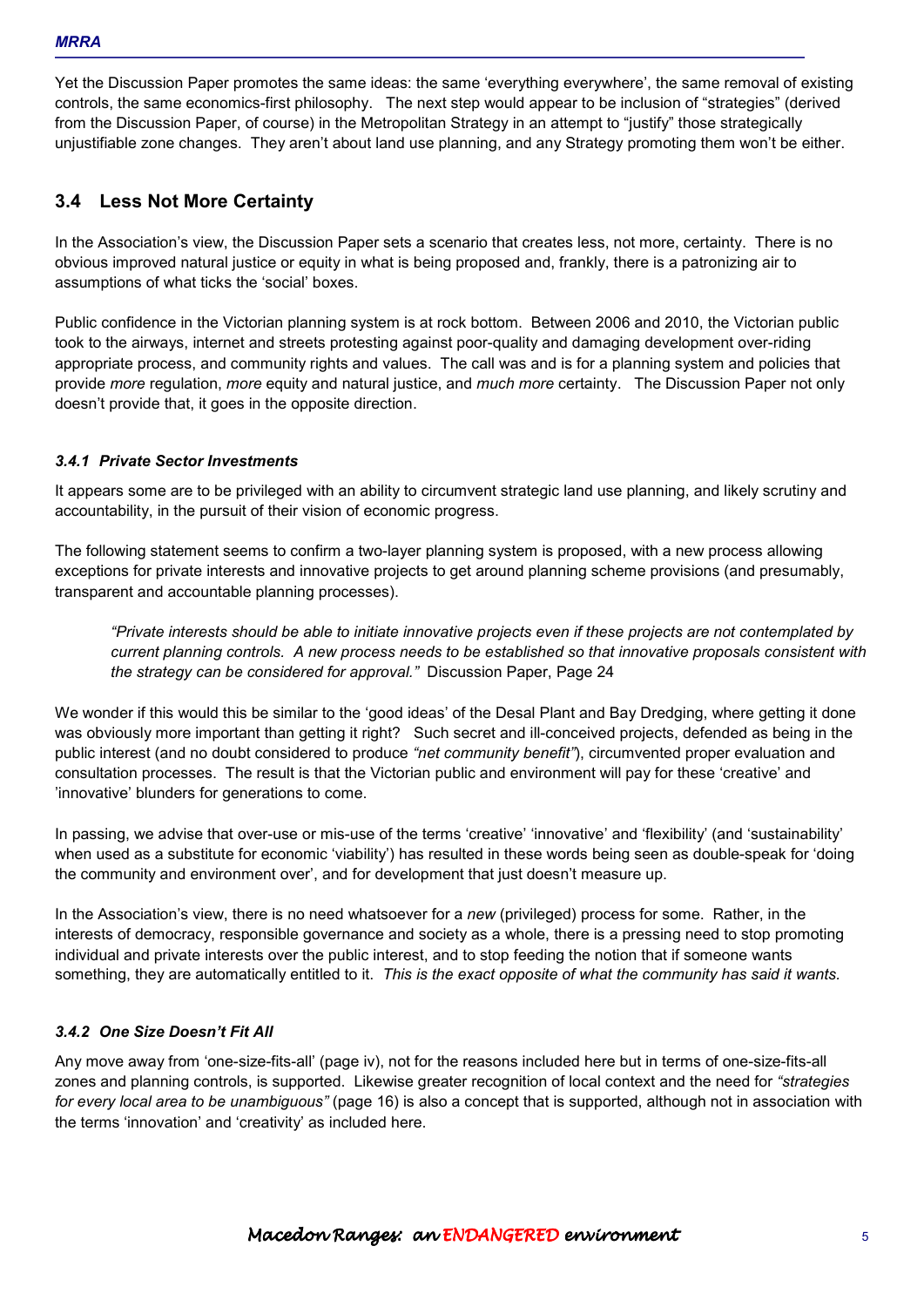However, it is not clear how this would or can be achieved, because at the same time, the Discussion Paper proposes moving away from regulation, and advocates a priority for (particularly economic) development, to the point of endorsing *ad hoc* planning scheme changes to suit what walks in the door. Our fear is that 'one-size-fits-all' is being replaced by 'one-rule-for-some'.

### *3.4.3 "Bottom Up"*

The Discussion Paper says the Metropolitan Strategy will represent a change from 'top down' to 'bottom up' thinking. Yet there has clearly been a 'top down' decision about the direction the Discussion Paper takes and the interests it will serve first, and those don't appear to be at 'bottom up' level. In many ways, the Strategy appears intended to represent the aspirations of the few over the needs and interests of the many.

## **3.5 A Polycentric City Linked to Regional Cities**

From our reading of the Discussion Paper, the proposal is not so much to 'link' as 'spread' the polycentric city across regional Victoria. Driving Melbourne's excess population out into the 'country' – to reduce pressure in over-populated Melbourne – is not supported. We also note that the policy to do this was made well before any known assessment of the costs of doing it, and further, that those areas of the State which have lost and/or need population are not targetted.

The Discussion Paper admits that *"incentives and intervention"* will be needed to achieve *"above trend"* growth (that is, more than is currently or naturally occurring). There seems to be a lack of rational and informed thought behind this proposal. *Have no lessons been learnt from driving above trend growth into now over-populated and infrastructurechallenged Melbourne?*

Some say it's cheaper to provide infrastructure to people in the country. Does anyone actually know what infrastructure is needed, and what the costs are? Has any thought been given to, and are there any figures for, concurrently providing infrastructure for Melbourne, outer suburbs *and* regional/rural Victoria, or how it will be paid for?

The Association can put forward examples of infrastructure deficiencies in Macedon Ranges which are likely mirrored or magnified in other areas outside Melbourne:

Rail improvements: Firstly, to be crystal clear, please be aware that the 'Very Fast Train' is a myth. *A Very Fast Train (or even a Fast Train) requires a dedicated special-purpose 'very fast' line between major cities.*

There is only ONE up and ONE down 'Fast Train' service per day on the Bendigo line, and it's not a whole lot faster than regular services, which mainly run an hour apart. Local towns would be better served if all trains stopped at all stations, but this would increase journey times.

'Improvements' will necessarily include putting back the second rail track, removed by the Bracks' government to reduce costs, between Kyneton and Bendigo (the lone track to Ballarat will also need duplication; both lines may require bridge replacement or modification).

Out here in the country, we would very much like:

- Bigger railway car parks at all stations (sold-off railway land may need to be re-acquired) and permanently manned stations;
- Longer platforms so we can alight onto a platform from any carriage:
- Separation of VLine and electric trains extended to Sunbury so we don't have to dawdle behind metro services; and
- A failsafe way of preventing signal failures (rain), braking issues (heat) and the myriad of other things that cause constant delays. *It is prudent to take an earlier train to allow twice the journey time to get to Melbourne, just to be on the safe side.*

*And that's just for the existing population.* 

Macedon Ranges: an ENDANGERED environment 6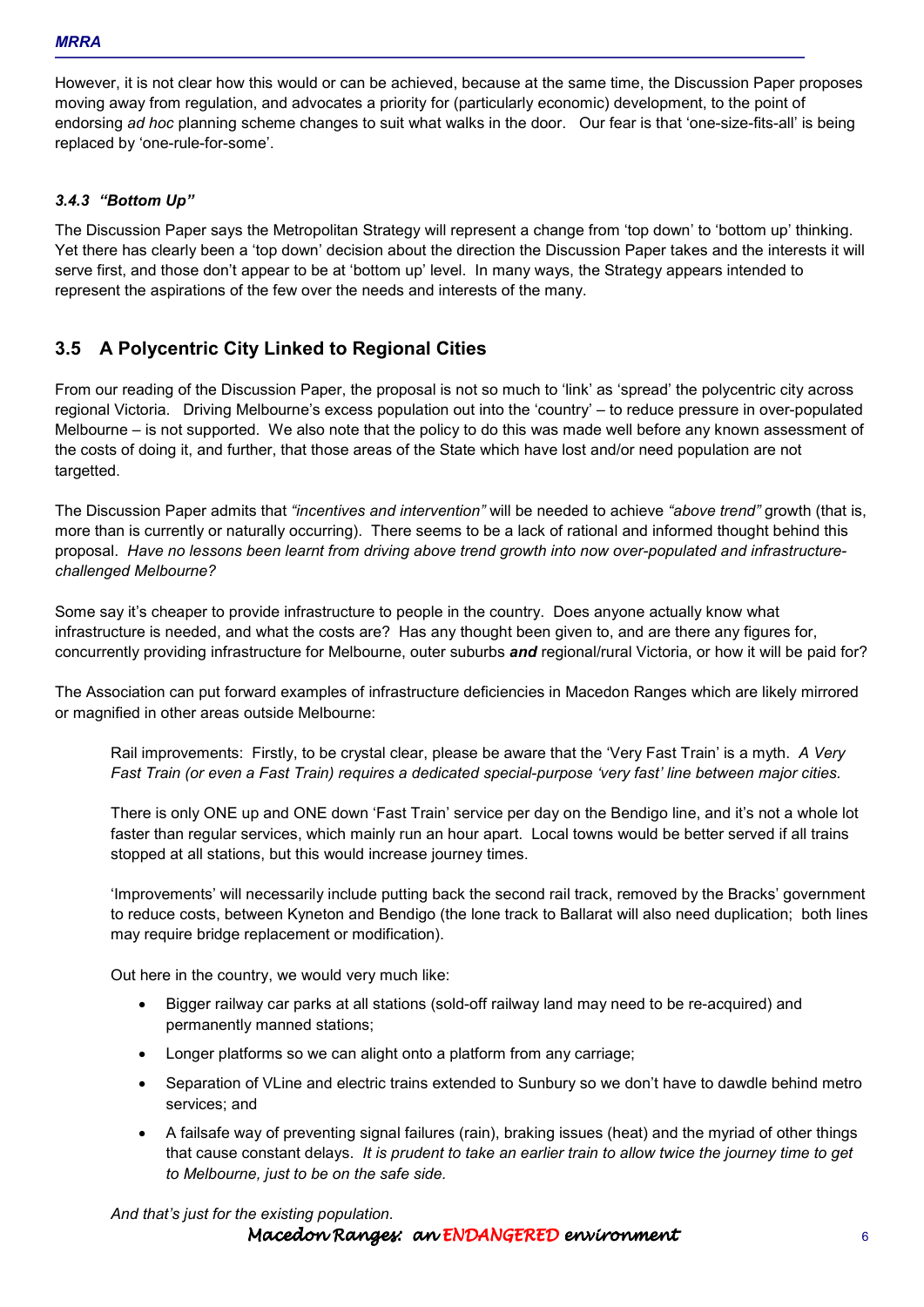How about drainage, water and sewer?

Romsey needs \$14 million (2009 figures) just to fix existing township drainage issues. Then there's the 60cm pipes running into 40cm pipes and under-sized main drain (needs duplication) in Woodend, and Gisborne's century-before-last town drainage system that all new development just keeps plugging into.

Can you guarantee no more poo-pits, as we've had in recent years? *Note: a "poo-pit" occurs when town subdivision is approved and developed on the basis of sewerage connection being available, when it isn't. Effluent is instead temporarily (i.e. pending provision of sewer) directed to a roadside pit and disposed of by truck*. Increased loads on sewage treatment facilities can be tricky, with Woodend and Kyneton discharging to waterways in drinking water catchments. Old water supply pipes that tend to burst would probably benefit from future-proofing by complete replacement.

By the way, a permanent backup pump to maintain 24/7 water supply to above gravity feed areas would be nice, as would an electricity supply system that doesn't often fall over if the wind blows or a possum moves.

Then there's the problem with medical care. Kyneton has a hospital, but it doesn't do 'hospital' as in Melbourne. Treatment for emergencies and many other ailments is only available from Bendigo or Melbourne, an hour away. Specialists too. Ambulance services aren't the same as the suburbs, either.

Unmade roads are a bane, and deteriorate to ruts and potholes more quickly with additional traffic or wet weather. Bitumen seal, and drainage improvements, would see less damage to cars, and improved road safety. More bridges or replacement and expansion of existing ones, more school buses, more schools, kinders and day care. More community and recreation facilities, open space... More of everything, really. The Shire does have two heated swimming pools but Romsey wants one too, as well as public transport and a high school. Several towns would like 24 hour police stations.

We could go on...

The Discussion Paper talks of *new* infrastructure for *new* populations, but *existing* problems besetting *existing* populations will surely have to be addressed first or concurrently.

Has anyone bothered to ask people (not just Councils) in rural and regional Victoria how they feel about being rapidly populated, and losing rural land to residential development? Many who live outside Melbourne consciously accept lower levels of services and infrastructure in exchange for space, peace, a sense of community, better personal safety, and clean air. But the more people there are, the less of it there is.

*"Closer to Melbourne there are major opportunities for regional towns to grow. With the right support and long-term planning, towns closer to Melbourne in each of those regional corridors can also provide attractive regional living options within easy access of Melbourne's fringe."* Discussion Paper, Page 60

Considering how Melbourne 2030 has been applied outside the metropolitan area, and the undesirable effects it has had on Macedon Ranges, this statement (which includes the Bendigo corridor) seems a death sentence for rural municipalities and small towns that ring Melbourne - and for the forests, habitat, open water catchments, landscapes, heritage, farmland and non-metropolitan lifestyles they currently support.

Pushing Melbourne's population overflow into rural and regional areas is not a solution. It is simply creating new problems by pushing Melbourne's problems somewhere else. The cause of these problems is too many people, too quickly, and that needs to be tackled first.

# **3.6 Environmental Resilience**

While a goal of reducing emissions is laudable, it is not enough to give the Metropolitan Strategy sustainability credentials. Gains from current population will be eroded by overall increases from additional population – every extra person adds to the overall consumption of power and resources, and generation of emissions.

## Macedon Ranges: an ENDANGERED environment 7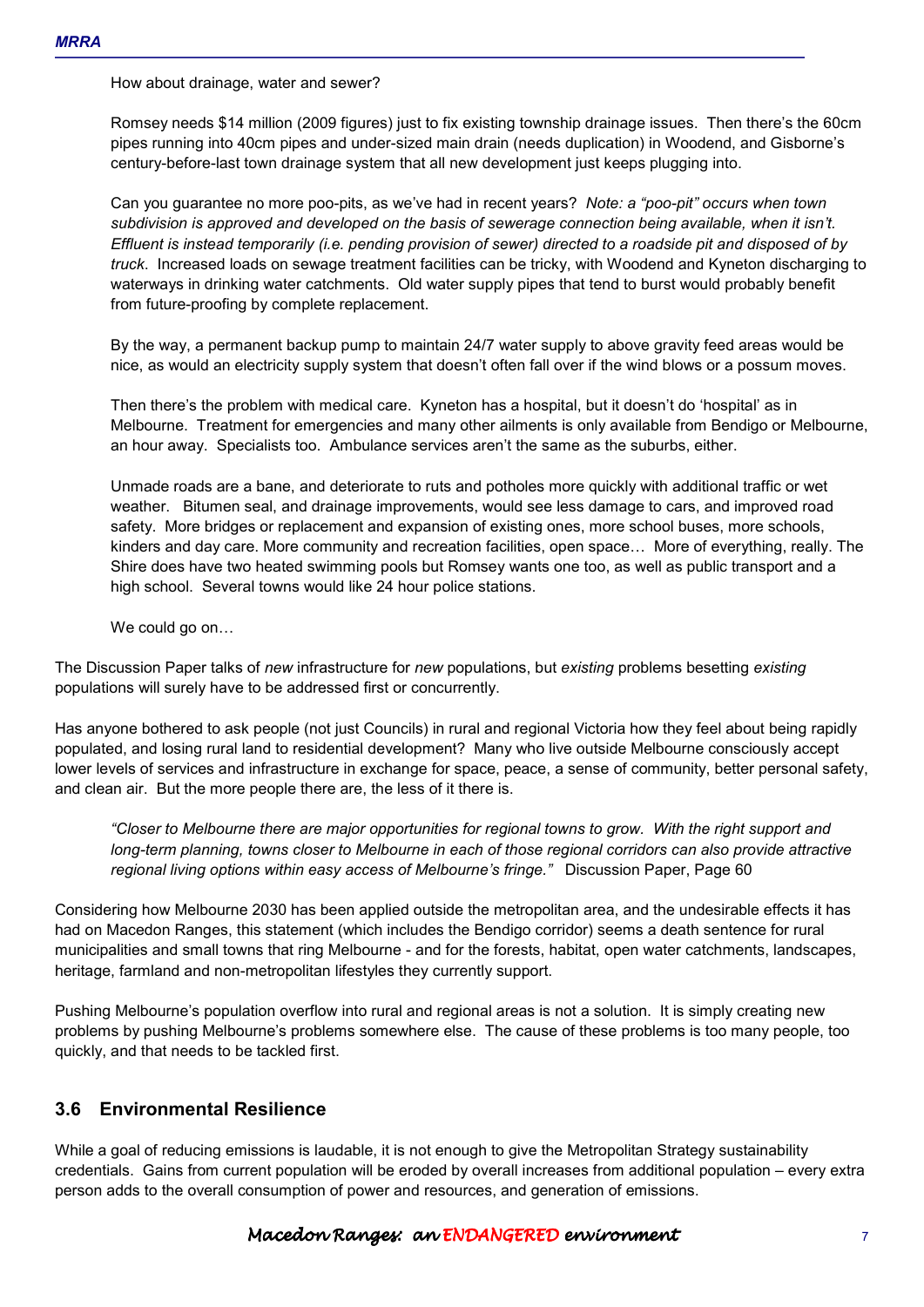Increased tree canopy coverage is recognized as having potential to reduce the urban heat island effect, but the Discussion Paper doesn't recognize that this process works better with more greenery than tree tops alone, and at the same time also champions high density residential and apartment development that is notable for not having enough room for trees or gardens, and elevated energy consumption.

How objectives will be achieved (or whether they can be) must be more clearly articulated. There also doesn't seem to be guidance for environmental resilience provided for regional cities and rural towns.

## **3.7 Green Wedges and Rural Areas**

If there are mixed messages and economic priorities elsewhere in the document, the Discussion Paper makes an art form of the same when tackling green wedges and rural areas, and the environment more broadly. The discussion is confused, and confusing.

There is a sense of lack of commitment to and genuine concern for the environment, to the point that the Association wonders if economists had authorship of the text.

Even after several reads of comments that seem to be about green wedges, rural areas, or rural areas beyond the green wedges, it still isn't clear which area text refers to, or what applies (or is intended to apply), where. There isn't enough information to make sense of what's proposed.

Much clearer is the Discussion Paper's approach to the environment as an exploitable commodity, and removing protective and defensive controls to create new economic development opportunities. The intent seems to be to use if not abuse the environment to accommodate economic aspirations. This is not sustainability in any sense, and under no circumstances is it supported.

#### *3.7.1 Discussion Paper Abandons Protection of the Environment*

*"There is a need to move beyond a 'protective' or 'defensive' approach to managing natural resources and seek opportunities to increase their value for the city and enhance their natural role.* Discussion Paper, Page 60

We fail utterly to understand how *"moving beyond 'protective' and 'defensive' approaches to managing natural resources"*, adds value to the city or the environment, or enhances anything natural. Move beyond, to what?

Elsewhere the Discussion Paper already advocates moving away from regulation. In addition, if the draft State zones are further indication, it is not *'moving beyond'* that is intended, but *abandoning* the long-established precautionary principle of regulating and restricting use and development to protect environmental resources, values and features. *These 'protective' and 'defensive' regulations and restrictions are the only reason we still have 'an environment' today.* Change, as proposed, can only serve certain interests, is expedient and short-sighted, and is not supported.

**Environmental assets and resources are non-renewable. They aren't making any more of them. Where do we go to get new drinking water catchments, waterways, rural land, landforms, forests, habitat, landscapes and soils when we've ruined what we have?** *Protection must be maintained and strengthened.*

#### *3.7.2 'Environment' Is Much, Much More Than 'Landscapes'*

It is difficult to comprehend that a document of the Discussion Paper's scope appears to think landscape is the key or only feature of environment and rural land. Yet the Paper repeatedly focuses primarily or solely on landscape. For example: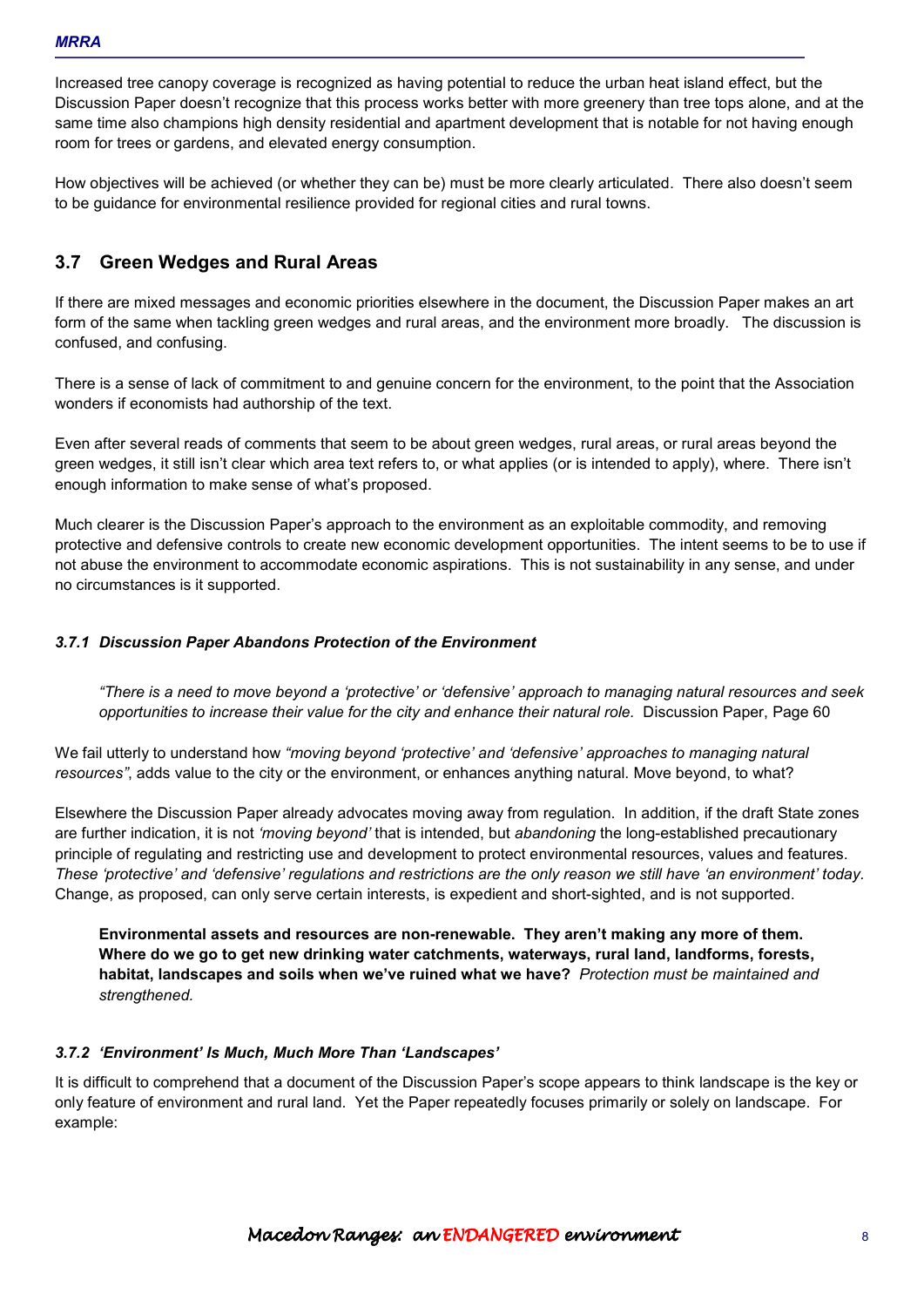*Creating a green edge to the city: The Urban Growth Boundary [UGB] is not always reflected in the character*  of non-urban areas.... Melbourne could strengthen its natural and landscape character and help manage *these areas, which extend beyond the green wedge – as a cohesive unit. Not all rural areas around Melbourne are identified for landscape values...* Discussion Paper, Page 44

*We know that landscapes will face changes and challenges over time. It is important to maintain the capacity of landscapes to adapt to these changes by linking habitat...*" Discussion Paper, Page 60

While it isn't quite clear what else these statements are saying, it is common ground that landscapes are important. But so too are the elements that contribute to them – for example, vegetation, landform and high quality soils used for non-industrial rural land use. Past and existing protection of core resources has played a critical role in maintaining the contribution these elements make to high quality landscapes. This must be recognized, as must the fragility of landscapes, and especially, the need for continued strong protection for both core resources and landscapes.

### *3.7.3 "Green Wedge Policy"?? Where Are We, And What Are We Talking About?*

*"The rural area around Melbourne is rich in biodiversity and conservation values. I the city's long-standing green wedges policy has protected some areas beyond the fringe of the metropolitan area from intensive urbanisation from the 1970s. It is expected that this will continue."* Discussion Paper, page 40

- Which *"rural area around Melbourne":* Green Wedges inside the metropolitan area, or rural areas/land/Shires outside the metropolitan area, or both?
- Which areas *"beyond the fringe of the metropolitan area"* have been protected by *"green wedge policy*" from the 1970s? It is very unclear whether this is a reference to current Green Wedge policy, or to Statements of Planning Policy applied to Yarra Ranges, Mornington Peninsula and Macedon Ranges by the Hamer government in the 1970s (they are not the same thing), or to something else.

Additionally, current Green Wedge policy/legislation applies to metropolitan municipalities (e.g. including Yarra Ranges and Mornington Peninsula) but does not apply to Macedon Ranges, or other Shires "beyond the fringe".

If these areas are indeed those with 1970s Statements of Planning Policy, recently announced Localised Planning Statements are also relevant and they, along with the original Statements of Planning Policy, must be referenced.

Even if "green wedge policy" protection is "expected to continue", what level of protection would be available?

- When Statements of Planning Policy were introduced, very prescriptive planning schemes were required to implement them.
- Loss of prescription in VPP format schemes made continued policy implementation very difficult.
- Proposed changes to rural zones leave almost nothing to work with in terms of protection. Changes include loss of Section 3 (prohibited) innominate uses; incompatible uses made as of right, or moved from Section 3 (prohibited) to Section 2 (permit required); and deletion of Section 2 conditions. *This is light years away from the controls considered necessary (from the 1970s) to provide adequate and appropriate protection.*

There must be much greater clarity, and specificity, to understand what is being proposed, and where, and how 'protection' is to be 'continued'. *Genuine protection from damaging, incompatible uses, underpinned by policy/zone differentiation of environmentally sensitive areas, is warranted and would be supported.* 

#### *3.7.4 Green Belt*

*"Areas outside the Urban Growth Boundary need to be planned in the context of the wider regions of which they are a part. These areas extend beyond Melbourne into regional Victoria. These areas need to be planned to reinforce their agricultural and conservation values."* Discussion Paper, Page 60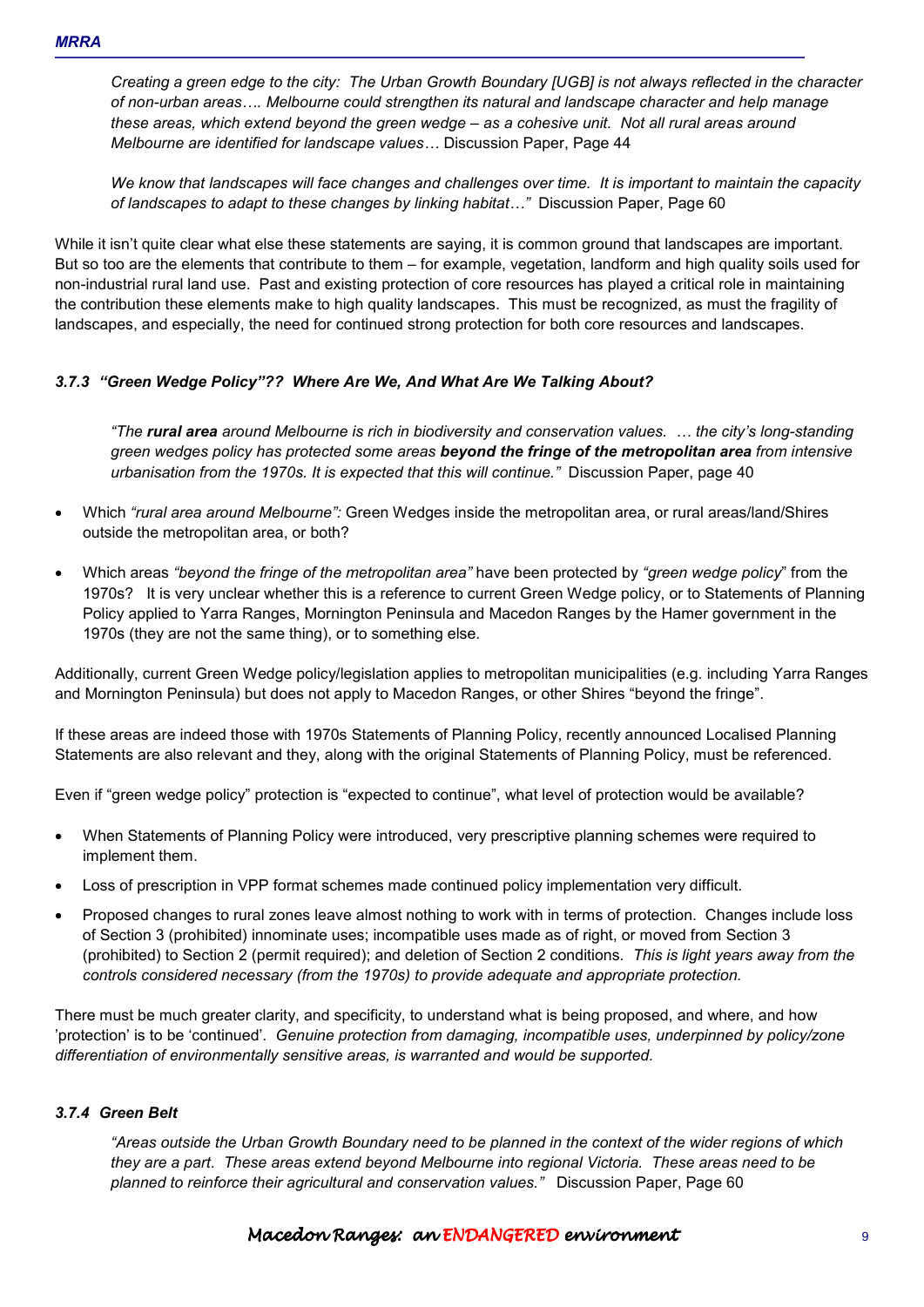The Discussion Paper provides only a broad description of "Green Belt". It is not at all clear what or where it would be, or what "Green Belt" means in terms of function. It may be good, or it may not – we just don't know.

Even if "Green Belt" means protection and preservation of the environment and rural land in Green Wedges and/or environmentally fragile places such as Macedon Ranges, it is undermined and contradicted by the Discussion Paper's concurrent promotion of residential growth in corridors, removal of regulation, moving beyond the 'protective' and 'defensive' approach to managing natural resources, and increased non-strategic economic development in draft State zones (including zones applied in the sensitive areas described above). *There must be more information and greater clarity.* 

#### *3.7.5 Economics Priority Displaces Environment Priority*

*"It is vital to ensure that tourism initiatives are supported through the planning system, both in Melbourne and its immediate region... Proposed planning zone reforms may provide further opportunities for tourism uses."* Discussion Paper, Page 18

*"Current planning controls in rural areas around Melbourne UNDULY LIMIT OPPORTUNITIES for tourism and other developments that would sit well in the rural landscapes and broaden the range of choices these areas offer."* Discussion Paper, Page 60

These statements further confirm the Discussion Paper's economics-first priority, and are not supported. They ignore the irreversible environmental damage to landscapes, as well as core and non-renewable environmental values and resources, such development causes. This significantly misses the 'green' in green wedges, 'rural' in rural areas, 'high quality' in high quality soils, and both 'environment' and 'sensitive' in environmentally sensitive.

Unbiased historical strategic assessment of all relevant environmental issues has repeatedly concluded such development must be prohibited or restricted in environmentally sensitive areas – to address a range of issues in order to protect the environment. For example, the planning system restricts unsewered single dwelling development in potable water catchments, yet here the Discussion Paper promotes unsewered mega-hotels and large scale tourism developments in catchments, as do the draft State zones. Similarly, high quality agricultural soils are an environmental and economic resource of State significance, but the Discussion Paper and draft State zones again make no differentiation in advocating damaging development. This approach will ultimately 'kill the goose that lays the golden eggs', with potential for wide-spread environmental, social and economic detriment. See also 3.7.6 below.

Placement of additional population, especially itinerant and uninformed tourist population, in areas of high bushfire risk also appears inconsistent with 2009 Bushfire Royal Commission recommendations. It seems to be taking risks, rather than avoiding them.

#### *3.7.6 Water Supply Instead Of Water Catchments*

*"Rural areas around Melbourne host a range of natural systems that support city life. Ecosystem services such as water supply will play a significant role in Melbourne's future as we respond to growth challenges."* Discussion Paper, Page 40

The Discussion Paper says water *supply* for *Melbourne's* growth, but doesn't go so far as to recognize water *catchments,* or the dependency of places other than Melbourne on the water they produce.It also doesn't recognize that there are open drinking water catchments close to Melbourne (for example, in Macedon Ranges Shire) or draw a distinction between 'open' and 'closed' catchments.

The city's water catchments are privileged by being 'closed' catchments; that is, most of the water Melbourne drinks is harvested from (often fenced) land in public ownership, protected from development and human/industrial contaminants.

On the other hand, in the 'open' water catchments which service parts of the metropolitan area, regional cities and rural towns, drinking water is harvested from **privately owned land**. Protection for the catchment can only be provided through regulation and restriction of use and development in planning schemes.

#### Macedon Ranges: an ENDANGERED environment environment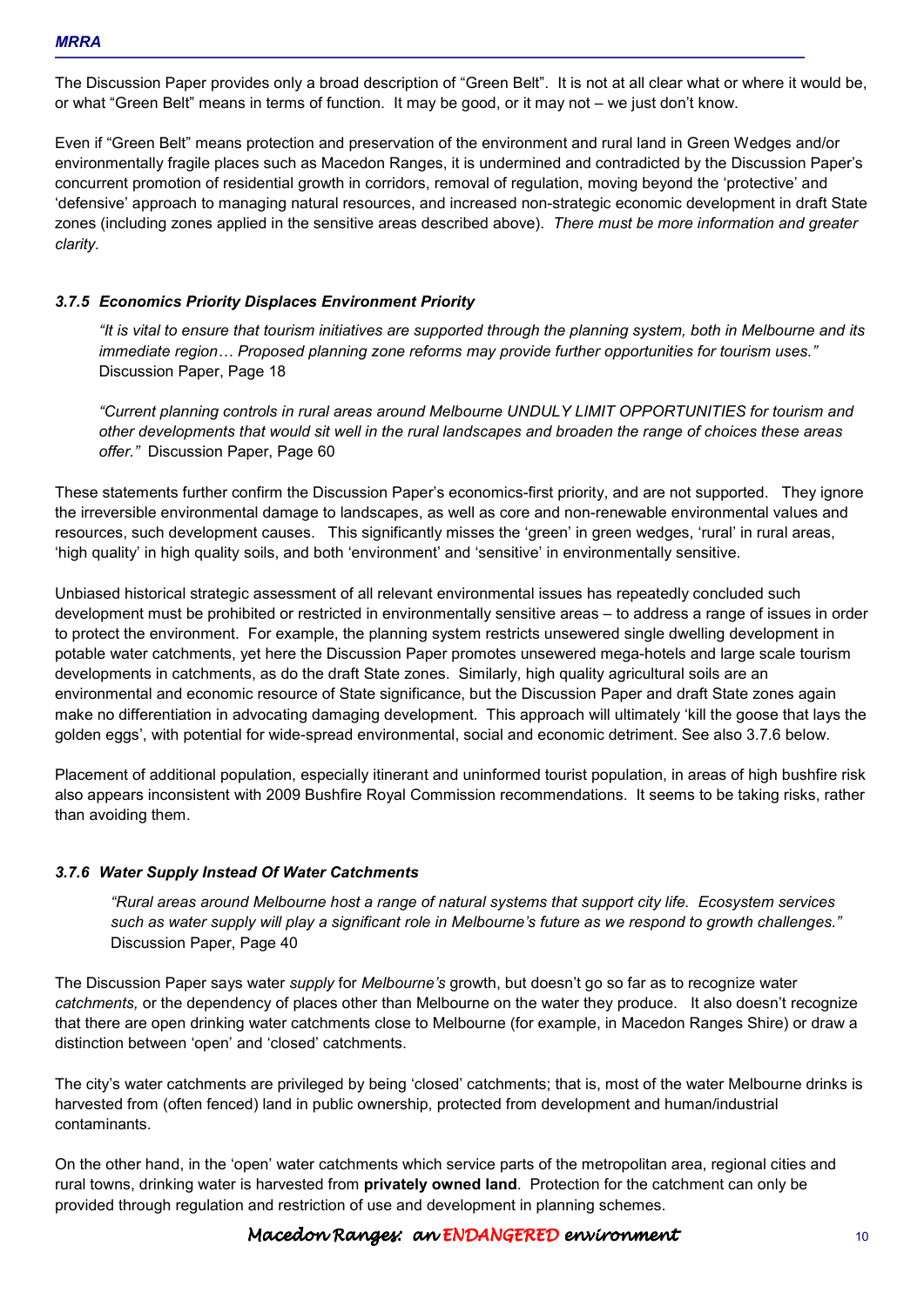In 'open' catchments, drinking water is easily contaminated, and the storage capacity of public reservoirs and waterways can be reduced by siltation and sedimentation caused by earthworks, road maintenance and vegetation removal.

Incremental increases in septic tanks and other ways in which land in the catchment is used has a direct impact on water *quality* and the *quantity* of water available for public drinking supplies, and also impacts the cost of treatment which itself is not currently sufficient to remove all pathogens. It is in the public interest to apply the precautionary principle and strictly control how land is used in 'open' potable water catchments (i.e. Special Water Supply Catchments).

The Discussion Paper doesn't recognize this and, as with the draft State rural zones, promotes damaging development and contaminating land use in 'open' catchments. *If you wouldn't drink the water that runs off this land, please don't expect others to.* 

#### *3.7.7 Green Wedges*

There seems little in the Discussion Paper that cohesively or specifically relates the Green Wedges in terms of environmental values. This is not assisted by vagueness and significant confusion around which, and where, 'green wedge policy' currently applies.

The Discussion Paper in fact states at page 42:

"*Melbourne's Green Wedges must be an integral part of any urban open space strategy."* 

Why? Green Wedges are not open space or public land; the land is in private ownership – unless of course the State government intends to acquire Green Wedge land for public open space. If not, the Association considers it is appropriate to replace the statement at page 42 with *"Protecting Melbourne's Green Wedges must be an integral part of land use strategies".* 

The Green Wedges are a critical component of the wider metropolitan area and warranted accurate and specific discussion of their importance, values, function and contribution, which is more than *landscapes* ear-marked for tourism and other development, and "brown wedges" (page 44). The Discussion Paper's failure to do this is considered a major omission.

#### *3.7.8 Locking In The Urban Growth Boundary*

The Discussion Paper (page 58) suggests the current Urban Growth Boundary could be 'locked in'.

Most people probably thought it was locked in ten years ago, but with hefty subsequent UGB expansions into Green Wedge land, few would have confidence that another 'locking-in' would have any permanency. After all, the Metropolitan Strategy has a 40 year planning horizon and the Discussion Paper says (page 6) there is only 30 years' supply for suburban growth (with much of this to the north and west of Melbourne). What happens when that fills up? Where to then?

Yes, "lock in" the Urban Growth Boundary. In addition, as 'consent from both houses of parliament' has failed to prevent political decisions to expand the UGB, amend legislation to require a *referendum* before any future change.

### *3.7.9 Off-sets*

*"The Victorian Coalition government is currently reviewing native vegetation approaches. There are opportunities for net gain offsets to be better integrated with open space planning."* Discussion Paper, page 42.

The emphasis on off-sets and open space rings alarm bells. If additional vegetation is desired in public open space areas, there is presently no impediment to its establishment.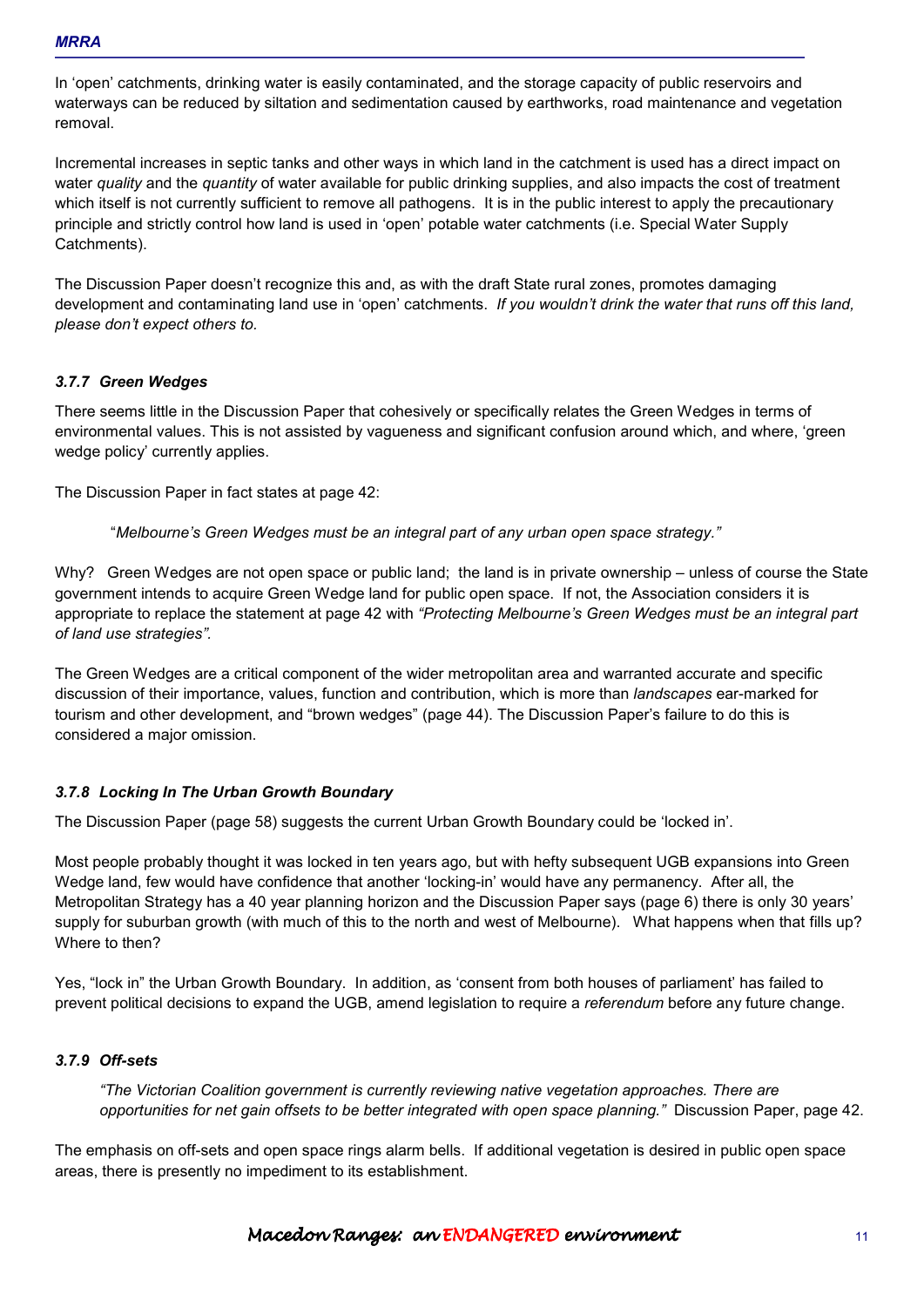The need for off-sets comes into play when native vegetation is removed from development sites. Currently, such removal is firstly required to be avoided (not least to prevent moon-scaping of development sites).

The statement at page 42, promoting off-sets to be 'integrated with open space planning', seems to suggest increased removal of established vegetation (and habitat/bio-systems) is anticipated, with off-sets no longer required to be placed, firstly, on the development site. If so, this would be a backward step, encouraging the type of clear felling of development sites the Victorian Native Vegetation Framework and off-sets were introduced to overcome.

Again, what is being proposed simply isn't clear enough to make informed comment.

# 4 Conclusion

To have any hope of succeeding, a Metropolitan Strategy must have broader ownership than business and development interests, and it must do more than reflect and give primacy to those interests. It will otherwise be as, or more widely, despised as Melbourne 2030 which, in comparison, seems more inclusive and balanced.

Our reading of the Discussion Paper is that the Strategy which will flow from it will be too narrowly focussed on economic priorities to attract the broad support and ownership it will require. It truly does come across as more 'business as usual' – with over-whelming if not absolute emphasis on economics. It will not be a document that recognizes or serves the *real* social or public interest, or the interests of all Victorians and the environment we live in.

A genuine attempt to embed sustainability principles is needed, to ensure a much more 'rounded' future for Victoria than population and development growth while removing regulation and introducing elite processes to get it. This generates increased uncertainty, with reduced transparency and accountability. The Association's view is that more uncertainty, slap-dash processes, and privileges for development (including infrastructure) to over-ride and adversely impact communal and public realm values will be unacceptable to most Victorians.

The Association found lack of clarity, explanation and information across a range of issues to be an enormous problem, as were conflicting objectives and lack of reconciliation of these. It's as if only part of the story is here.

For example, while there may potentially be positives being proposed specifically for sensitive areas such as Macedon Ranges, it is all couched so ephemerally no clear picture or understanding of intentions is possible.

On the other hand, proposals such as accelerated population growth in regional, corridor and rural areas, and support for damaging changes to State zones, clearly pose dangers to rural and environmentally sensitive land, and undermine the ability to maintain the integrity of those areas. Our fear of this Strategy having the same 'urbanisation' effect as Melbourne 2030 also has not been allayed, particularly with the rather frenzied enthusiasm shown for very intense development in the Discussion Paper.

There are also difficulties in reconciling the almost 'cowboy' approach to all things economic and removing regulation with the concept of strategic land use planning, which must surely be the founding principle for a credible Metropolitan Strategy.

Overall, the document is a major disappointment. Unfortunately, it has the flavour of and seems to step back to the 1950s: *a mid-20th century 'vision' for the mid-21st century.*

It is hoped that substantial changes will be made, and an amended Discussion Paper exhibited that responds to issues and values in a much, much more equitable, sustainable and clearer way.

## **Macedon Ranges Resident's Association Inc: Contacts**

Brian Whitefield (President): 5428 3197, 0418 547 855; Christine Pruneau (Secretary): 5427 1481 mrra.sec999@gmail.com